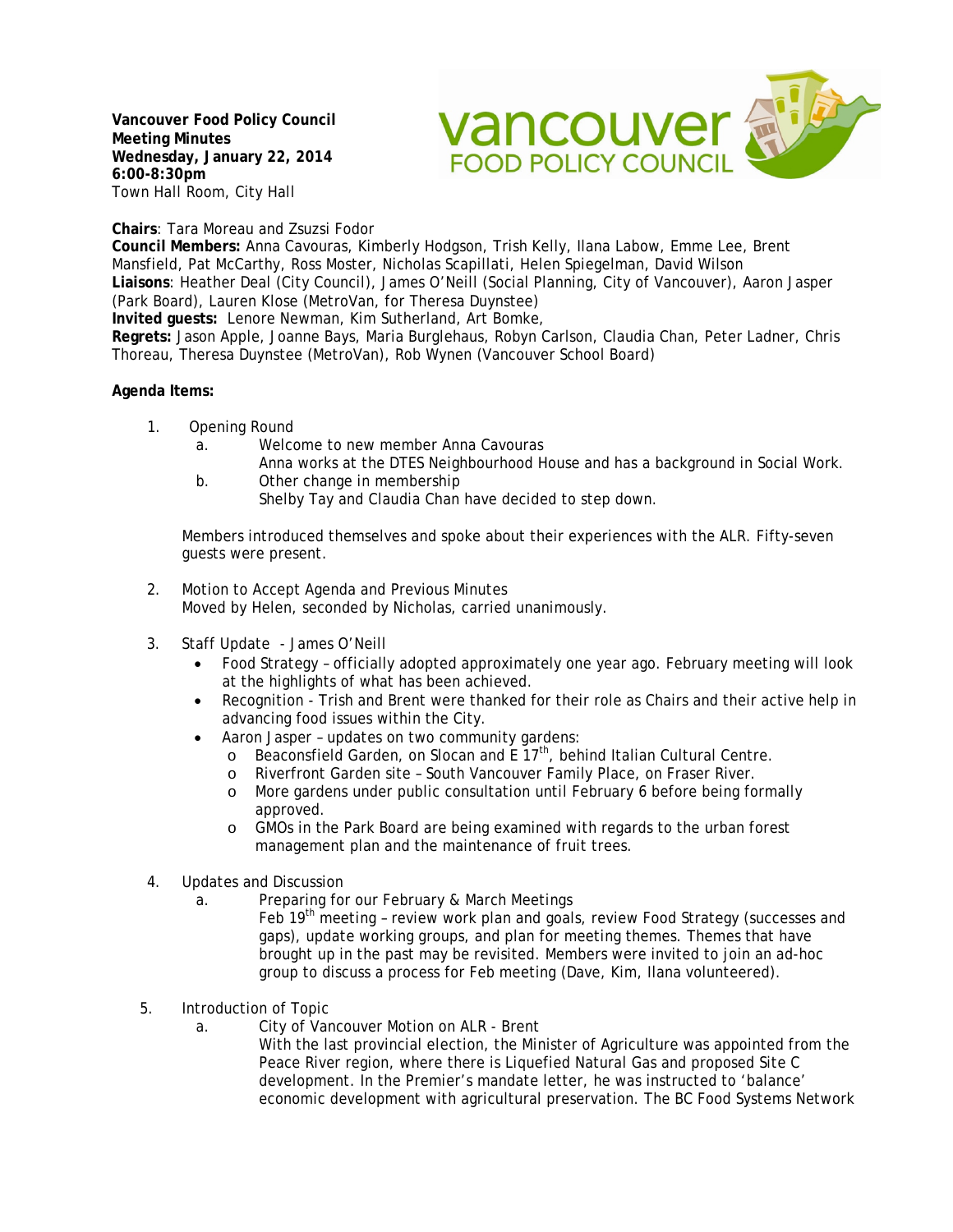issued an alert and spread to municipalities. The provincial government did not honour the terms for consultation that they had set out for the core review, resulting in no effective public consultation. Councillors Deal and Reimer were approached, and in Oct 2013, the City passed a motion supporting the preservation of the ALR, and a legitimate process for consultations, as did 11 other municipalities. It has since been confirmed that the ALC will not be absorbed into the Ministry of Agriculture. Interested citizens are invited to join the group 'ALR watch' on Facebook.

- 6. Presentations on the ALR
	- a. Kim Sutherland ALR has high quality soil, water, and climate, and proximity to urban population, allowing for over 200 products to be grown. 50% of MetroVan land base in the ALR is farmed, 20% in 'other use', 6% is underwater, 5% is unavailable for farming because of 'conflicting land use', 25% own the land but do not farm it. The average age of farmers in BC is 57 years (comparable to small business), so not an age crisis but they should be interested in successional planning. Farmers' incomes are on par with average income of BC households.
	- b. Bill Zylman The best way to save the land is to save the farmers. Despite higher incomes overall, most *family* farms are in debt. Young farmers cannot afford land in the Fraser Valley. Others build on ALR land but do not want to farm it so they rent it out. It seems as though the ALR is a land base in reserve for future government projects. For example, the Gateway project cut through good farmland, and when the project went over budget, the irrigation and drainage project for Delta was cut back. A fund could be established to help enhance other areas of ALR.
	- c. Lenore Newman Overall, the ALR has worked. We have lost about 12% of the farmland since its inception. We still have the farming services, because they know the farms will be around. Incentives can work at the municipal level to reduce exclusions. Globally, there has been a liquidation of farmland. If the ALR disappears, the economic gain is high, but long-term cost is high. Call to action – halt exclusions from the ALR in the lower mainland, the Okanagan, and Vancouver Island. Exclusions were only meant to fine tune boundaries. The public needs to love their farmland, and have a deep appreciation for it. Developers count on an apathetic public – Lenore encouraged everyone to talk to their MLAs.
	- d. Art Bomke The ALR was established using sound scientific principles, based on Canada Land Inventory classification, which uses the quality of soil, topography, and climate. The primary objective was to protect classes 1-4, and then some class 5 and 6 land was looked at for ranching and hay production. There is less than 1% of the land base that has Class 1 climate and good land; class 3 climate puts limitations on what can be done. Site C is scheduled to be built in Class 1 climate Land. All of the land that was included should be there for farming. There is too much emphasis on property rights; we need to support farmers and farm communities.

## **Discussion**

- o Cost land in the FV costs ~\$100,000/acre, and for high intensity farming on 5 acres, new farmers should budget \$250,000 for tractors, tools, marketing. The high price of farmland needs to be reduced. Some policy tools have been implemented: the land use inventory identified that no more subdivisions are needed, and also, a residential use bylaw has been put in place to help decrease speculation by limiting the size of house and footprint in ALR. It was noted that in some places a degree in Agriculture is needed to purchase farmland. It was suggested that a fund be created from the applications for exclusion to subsidize young farmers.
- o Markets Farmers markets need to be strict about only selling food grown by farmers. When marketing boards set prices, new farmers end up last in line to move product, producing an uneven playing field.
- o Division of ALR there has been an idea to divide the ALR into the SW area, and the rest of the province. It was generally agreed that everyone in the province needs capacity to help